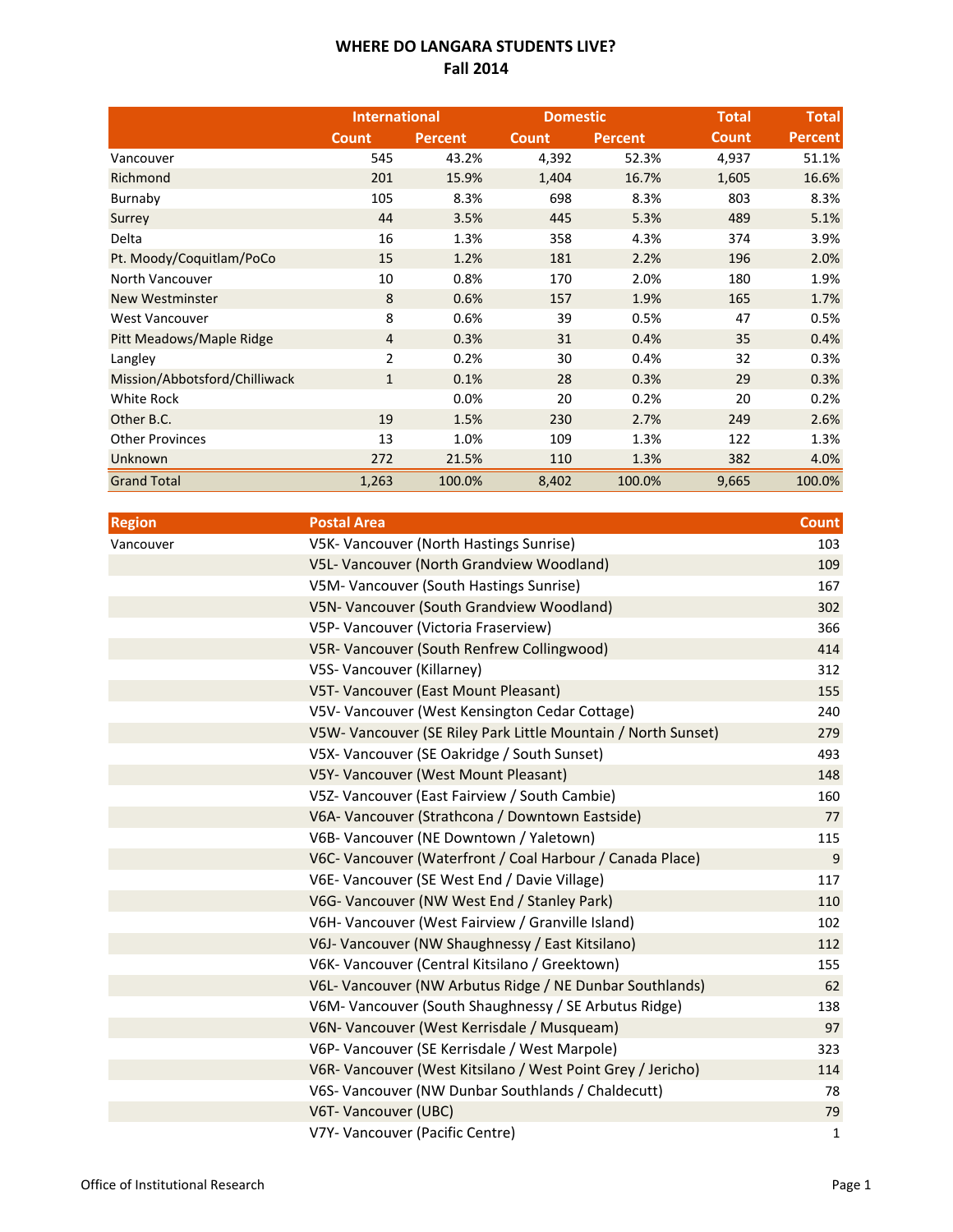## **WHERE DO LANGARA STUDENTS LIVE? Fall 2014**

| <b>Region</b>            | <b>Postal Area</b>                                  | <b>Count</b> |
|--------------------------|-----------------------------------------------------|--------------|
| Richmond                 | V6V-Richmond Northeast                              | 90           |
|                          | V6W- Richmond Southeast                             | 2            |
|                          | V6X-Richmond North                                  | 275          |
|                          | V6Y-Richmond Central                                | 341          |
|                          | V6Z- Vancouver (SW Downtown)                        | 75           |
|                          | V7A- Richmond South                                 | 231          |
|                          | V7B-Richmond (Sea Island / YVR)                     | 12           |
|                          | V7C- Richmond Northwest                             | 288          |
|                          | V7E-Richmond Southwest                              | 291          |
| Burnaby                  | V3N- Burnaby (East Big Bend / Edmonds)              | 114          |
|                          | V5A- Burnaby (Lake City / Burnaby Mountain)         | 39           |
|                          | V5B- Burnaby (Parkcrest Aubrey / Ardingley Sprott)  | 46           |
|                          | V5C- Burnaby (Burnaby Heights / Willingdon Heights) | 74           |
|                          | V5E- Burnaby (Kingsway Beresford)                   | 99           |
|                          | V5G- Burnaby (Cascade Schou / Douglas Gilpin)       | 92           |
|                          | V5H- Burnaby (Maywood / Windsor)                    | 201          |
|                          | V5J- Burnaby (Suncrest / West Big Bend)             | 138          |
| Surrey                   | V3R- Surrey North                                   | 44           |
|                          | V3S- Surrey East                                    | 91           |
|                          | V3T- Surrey Inner Northwest                         | 42           |
|                          | V3V- Surrey Outer Northwest                         | 47           |
|                          | V3W- Surrey Upper West                              | 80           |
|                          | V3X- Surrey Lower West                              | 30           |
|                          | V4A- Surrey Southwest                               | 55           |
|                          | V4N- Surrey Northeast                               | 71           |
|                          | V4P- Surrey South                                   | 29           |
| Delta                    | V4C- Delta Northeast                                | 51           |
|                          | V4E-Delta East                                      | 24           |
|                          | V4K- Delta Northwest                                | 190          |
|                          | V4L- Delta Southeast                                | 37           |
|                          | V4M- Delta Southwest                                | 72           |
| Pt. Moody/Coquitlam/PoCo | V3B- Port Coquitlam Central                         | 34           |
|                          | V3C- Port Coquitlam South                           | 35           |
|                          | V3E- Coquitlam North                                | 26           |
|                          | V3H- Port Moody                                     | 22           |
|                          | V3J- Coquitlam North                                | 46           |
|                          | V3K- Coquitlam South                                | 33           |
| North Vancouver          | V7G- North Vancouver Outer East                     | 10           |
|                          | V7H- North Vancouver Inner East                     | 10           |
|                          | V7J- North Vancouver East Central                   | 19           |
|                          | V7K- North Vancouver North Central                  | 13           |
|                          | V7L- North Vancouver South Central                  | 40           |
|                          | V7M- North Vancouver Southwest Central              | 26           |
|                          | V7N- North Vancouver Northwest Central              | 18           |
|                          | V7P- North Vancouver Southwest                      | 31           |
|                          | V7R- North Vancouver Northwest                      | 13           |